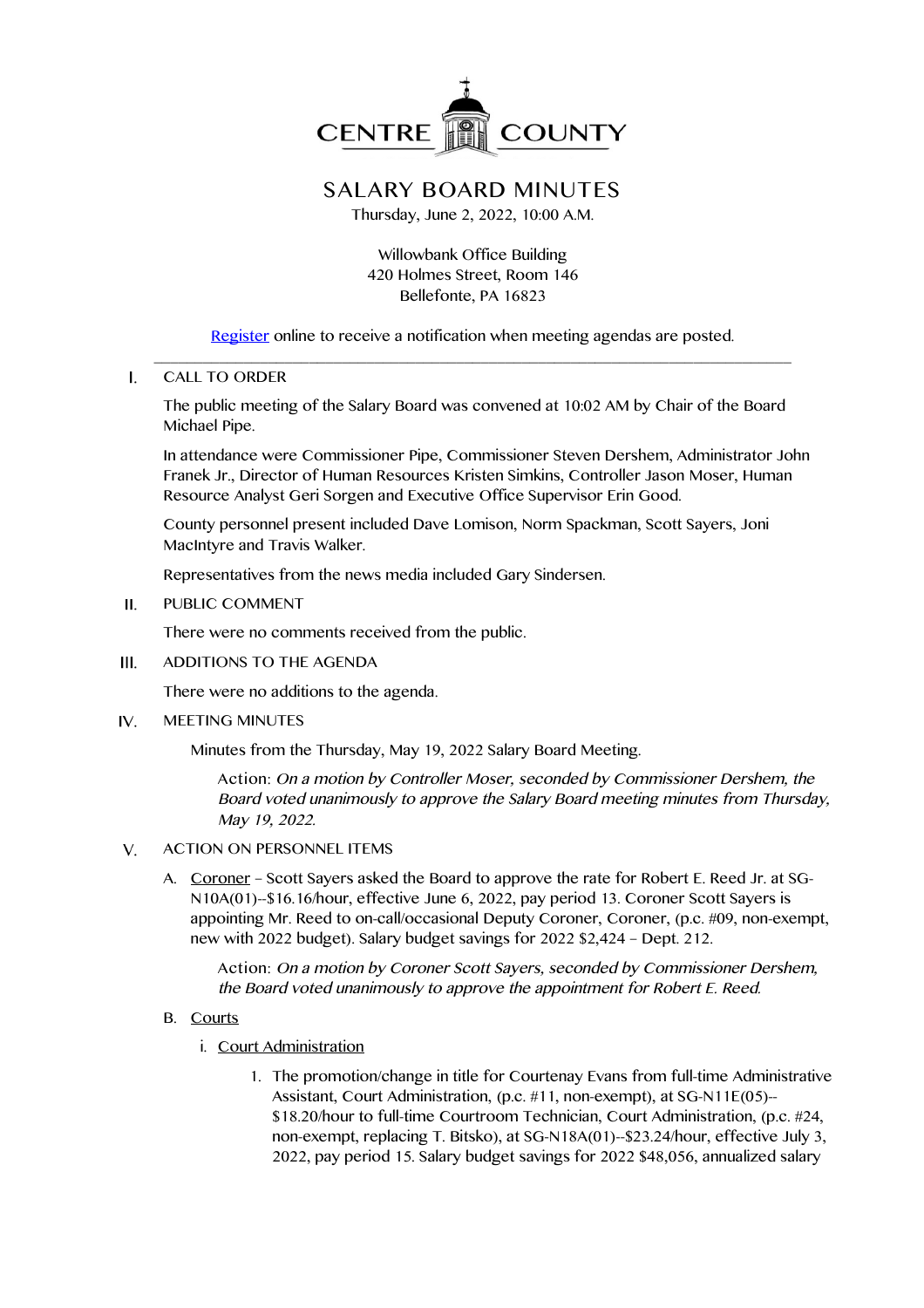**SALARY BOARD MINUTES THURSDAY, JUNE 2, 2022 PAGE 2**

savings for 2023 \$23,654 – Dept. 271.

- 2. The promotion/change in title for Jessica Davy from full-time Criminal Court Coordinator, Court Administration, (p.c. #31, non-exempt), at SG-N10M(13)-- \$20.26/hour to full-time Administrative Assistant, Court Administration, (p.c. #11, non-exempt, replacing C. Evans), at SG-N11L(12)--\$20.76/hour, effective July 3, 2022, pay period 15. President Judge Pamela Ruest is requesting that Ms. Davy be approved at SG-N11M(13)--\$21.17/hour. Salary budget impact for 2022 \$4,296, annualized salary savings for 2023 \$5,792 – Dept. 271.
- 3. The promotion/change in title for Summer Smitchko from full-time Department Clerk 3 (75), Court Administration, (p.c. #39, non-exempt), at SG-N08I(09)-- \$17.17/hour to full-time Criminal Court Coordinator, Court Administration, (p.c. #31, non-exempt, replacing J. Davy), at SG-N10F(06)--\$17.75/hour, effective July 3, 2022, pay period 15. Salary budget savings for 2022 \$2,889, annualized salary savings for 2023 \$6,025 – Dept. 271.

**Action:** On <sup>a</sup> motion by Controller Moser, seconded by Commissioner Dershem, the Board voted unanimously to approve the Court Administration items 1-3.

ii. MDJ State College II 49-3-05 - The promotion/change in title for Anna Kolonina from full-time Magisterial District Court Secretary, MDJ-Lachman, (p.c. #08, non-exempt), at SG-N08C(03)--\$15.37/hour to full-time Office Supervisor 2, MDJ-Lachman, (p.c. #18, non-exempt, replacing M. Ray), at SG-S45A(01)--\$16.43/hour, effective July 3, 2022, pay period 15. President Judge Pamela Ruest is requesting that Ms. Kolonina be approved at SG-S45C(03)--\$17.04/hour. Salary budget savings for 2022 \$353 – Dept. 257.

**Action:** On <sup>a</sup> motion by Controller Moser, seconded by Commissioner Dershem, the Board voted unanimously to approve the promotion/change in title for Anna Kolonina.

iii. Probation – The exception to policy and lateral transfer/change in title/department for Marissa Greene from full-time Caseworker 3, C&YS, (p.c. #47, non-exempt) to full-time School Based Juvenile Probation Officer-PO2, Probation, (p.c. #21, non-exempt, replacing M. Hertlein), effective July 3, 2022, pay period 15 (No change in pay rate). Salary budget savings for 2022 \$4,280 – Dept. 301.

**Action:** On <sup>a</sup> motion by Controller Moser, seconded by Commissioner Dershem, the Board voted unanimously to approve the exception to policy and lateral transfer/change in title/department for Marissa Greene.

C. Commissioners

Administrator John Franek Jr. asked the Board to approve the following items:

- i. The creation of an on-call/occasional Advisor, Commissioners, (p.c. #16, non-exempt), at SG-S54, effective retro to May 22, 2022, pay period 12, for up to 200 hours – Dept. 111.
- ii. The appointment for Natalie Smith, on-call/occasional Advisor, Commissioners, (p.c. #16, non-exempt, new), at SG-S54D(04)--\$26.17/hour effective retro to May 22, 2022, pay period 12. Salary budget impact for 2022 \$5,234 – Dept. 111.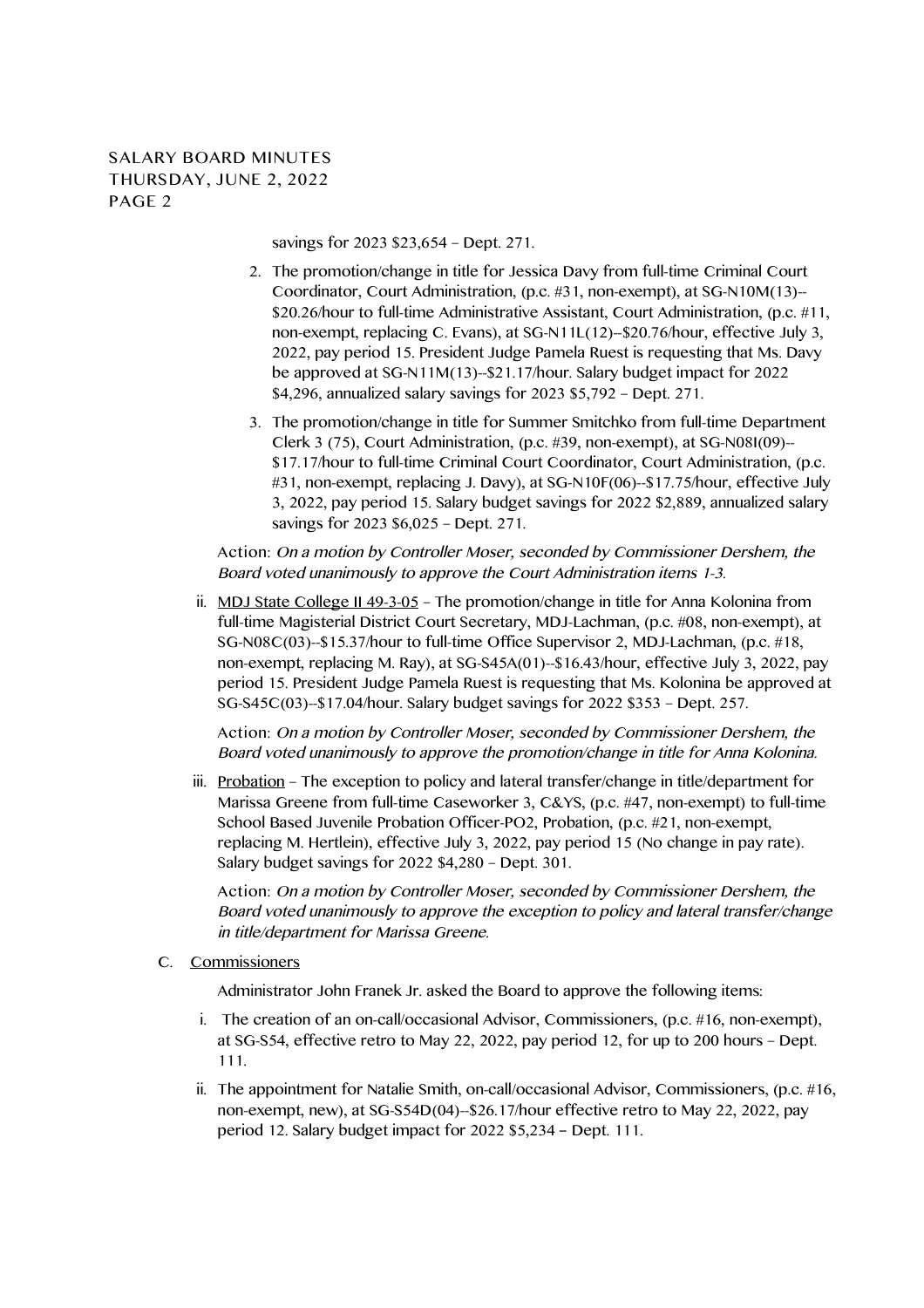## **SALARY BOARD MINUTES THURSDAY, JUNE 2, 2022 PAGE 3**

**Action:** On <sup>a</sup> motion by Controller Moser, seconded by Commissioner Dershem, the Board voted unanimously to approve the Commissioners items i-ii.

D. Emergency Communications 911 – Norm Spackman asked the Board to consider the change in pay rate for Sandra Confer, Sr. Advisor, Emergency Communications 911, (p.c. #40, non-exempt), from SG-N11M(13)--\$21.17/hour to SG-N11V(22)--\$25.09/hour , effective retro to January 2, 2022, pay period 2. Salary savings for 2022 \$1,923 – Dept. 354.

**Action:** On <sup>a</sup> motion by Controller Moser, seconded by Commissioner Dershem, the Board voted unanimously to approve the change in pay rate for Sandra Confer.

## E. Human Resources

Director of Human Resources Kristen Simkins asked the Board to approve the following items:

- i. The appointment for Colleen Bloom, on-call/occasional Office Floater, (p.c. #15, nonexempt, replacing R. Thomas), at N02P(16)--\$14.95/hour, effective June 6, 2022, pay period 13. Conditional upon satisfactory completion of pre-employment requirements. Human Resources Director Kristen Simkins is requesting that Ms. Bloom be considered eligible for the recruitment bonus due to the length of break in service. Salary budget savings for 2022 \$2,817, annualized salary impact for 2023 \$3,393 - Dept. 114.
- ii. The change in pay rate for Jolene Kitko, on-call/occasional Office Floater, (p.c. #11, nonexempt), from SG-N02B(02)- $$11.58/h$ our to SG-N02P(16)- $$14.95/h$ our, effective June 5, 2022, pay period 13. Salary budget savings for 2022 \$10,191, annualized salary savings for 2023 \$8,076 - Dept. 114.

**Action:** On <sup>a</sup> motion by Controller Moser, seconded by Commissioner Dershem, the Board voted unanimously to approve the Human Resources items i-ii.

- F. Human Services
	- i. Children & Youth Services Kristen Simkins asked the Board to consider the appointment for Jamie L. Mosser, full-time Fiscal Technician, Children & Youth Services, (p.c. #29, non-exempt, replacing L. Funk), at SG-N11A(01)--\$16.90/hour, effective June 6, 2022, pay period 13. Conditional upon satisfactory completion of pre-employment requirements. C&YS Administrator Julia Sprinkle is requesting that Ms. Mosser be approved at SG-N11E(05)--\$18.20/hour. Salary budget savings for 2022 \$21,372, annualized salary savings for 2023 \$4,992 - Dept. 511.

**Action:** On <sup>a</sup> motion by Controller Moser, seconded by Commissioner Dershem, the Board voted unanimously to approve the appointment and rate for Jamie Mosser.

## ADJOURNMENT  $VI.$

On a motion by Controller Moser, seconded by Commissioner Dershem, the Board voted unanimously to adjourn the meeting at 10:13 AM.